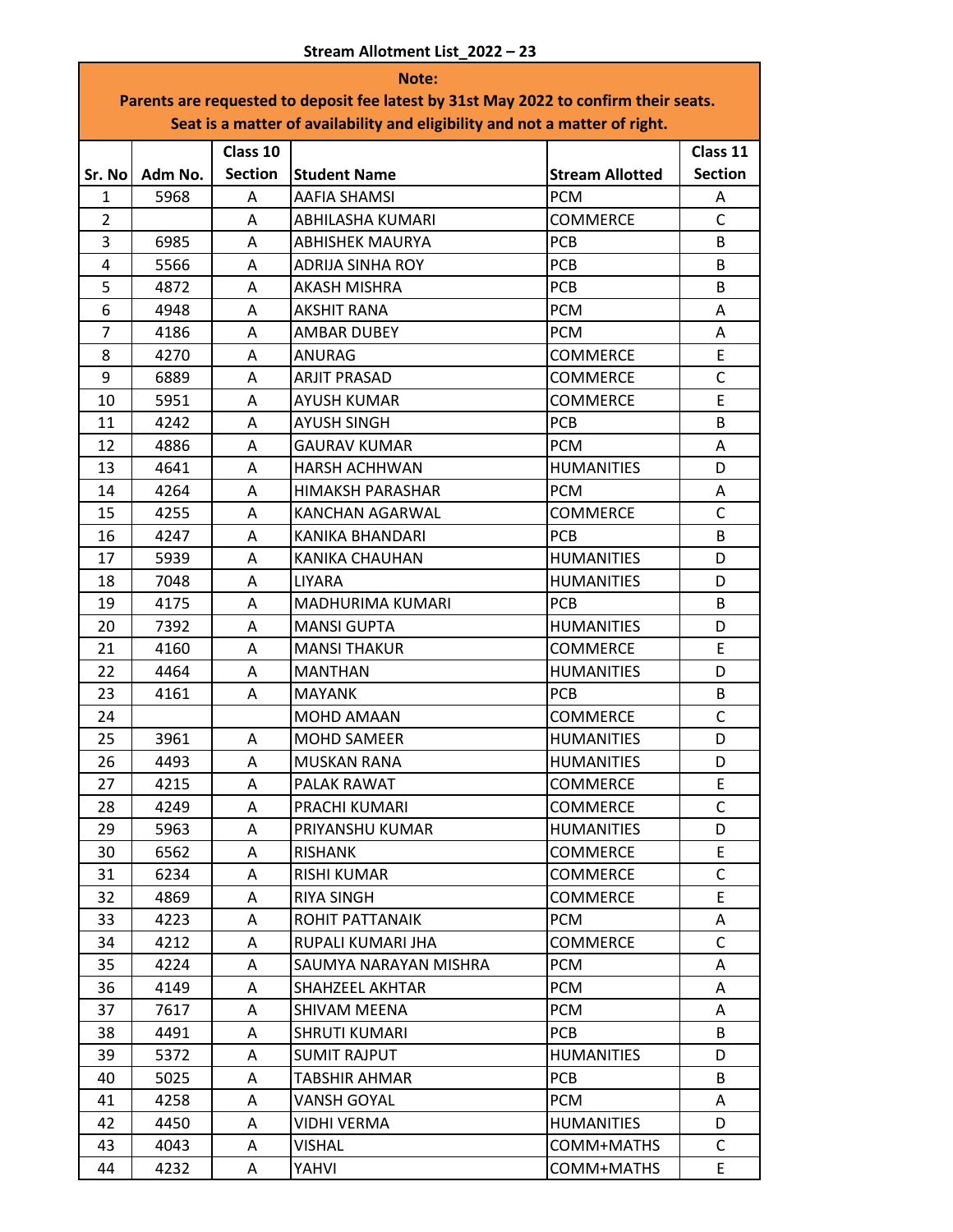| 45 | 5423 | Α            | YASH SHARMA              | COMM+MATHS        | C            |
|----|------|--------------|--------------------------|-------------------|--------------|
| 46 | 5364 | A            | YUVRAJ SHEKHAR           | <b>PCB</b>        | B            |
| 47 |      | B            | AKASH                    | <b>PCM</b>        | A            |
| 48 | 4238 | B            | ALIYA ANJUM              | <b>PCB</b>        | B            |
| 49 | 7661 | B            | ANISH BHADANA            | <b>HUMANITIES</b> | D            |
| 50 | 4957 | B            | ANKITA                   | <b>HUMANITIES</b> | D            |
| 51 | 4495 | B            | ANKUR DAGUR              | <b>PCM</b>        | A            |
| 52 | 5422 | B            | ANSHIKA PARASAR          | <b>PCB</b>        | B            |
| 53 | 4142 | В            | AVIKA THAPLIYAL          | <b>PCM</b>        | Α            |
| 54 | 4080 | B            | <b>CHETAN</b>            | COMMERCE          | E            |
| 55 | 4180 | B            | DHRUV SATTI              | <b>PCM</b>        | A            |
| 56 | 7305 | B            | <b>GEETANJALI PANDEY</b> | <b>PCM</b>        | A            |
| 57 | 4272 | B            | <b>JAI RAI</b>           | <b>PCM</b>        | A            |
| 58 | 4284 | B            | <b>KARTIK GARG</b>       | COMMERCE          | C            |
| 59 | 5381 | B            | <b>KARTIKEY CHAND</b>    | <b>PCM</b>        | A            |
| 60 | 4146 | B            | KREETIKA CHHABRA         | <b>PCM</b>        | A            |
| 61 | 4174 | B            | KRISHNA GARG             | COMM+MATHS        | E            |
| 62 | 4639 | B            | KUMAR MADHAV             | <b>PCM</b>        | A            |
| 63 | 4448 | B            | <b>MANTSHA</b>           | PCB               | B            |
| 64 | 4976 | B            | <b>MD SAIF KHAN</b>      | <b>COMMERCE</b>   | E.           |
| 65 | 6558 | B            | MD. SHABAN               | <b>HUMANITIES</b> | D            |
| 66 | 5393 | B            | MOHD ZAID                | <b>PCM</b>        | A            |
| 67 | 4029 | B            | <b>MUKUL BIDHURI</b>     | <b>HUMANITIES</b> | D            |
| 68 | 4963 | B            | NIDHI KUMARI             | <b>PCM</b>        | A            |
| 69 | 4068 | B            | NISHANT KOCHHAR          | <b>HUMANITIES</b> | D            |
| 70 | 4877 | B            | NISHANT MANI             | <b>COMMERCE</b>   | C            |
| 71 | 4894 | B            | PIYUSH KUMAR             | <b>PCB</b>        | B            |
| 72 |      | B            |                          | <b>PCM</b>        |              |
| 73 | 4169 | B            | RAMISH AREEF AHMAD       |                   | A<br>D       |
|    | 4203 | B            | RASHI SHARMA             | <b>HUMANITIES</b> |              |
| 74 | 4728 |              | RAUNAK OJHA              | <b>PCB</b>        | B<br>E       |
| 75 | 4498 | В            | <b>RIYA</b>              | COMMERCE          |              |
| 76 | 6564 | B            | ROHAN KUMAR              | COMM+MATHS        | C            |
| 77 | 3901 | В            | SAKSHAM JAIN             | <b>HUMANITIES</b> | D            |
| 78 | 4985 | B            | SAMRIDDHI JHA            | <b>HUMANITIES</b> | D            |
| 79 | 5630 | В            | SATYAM KUMAR             | COMMERCE          | C            |
| 80 | 4176 | В            | SHIKHA JHA               | PCB               | B            |
| 81 | 3976 | В            | <b>SHIVAM KUMAR</b>      | <b>COMMERCE</b>   | E.           |
| 82 | 4960 | В            | SHIVAM KUMAR MISHRA      | COMMERCE          | C            |
| 83 | 4162 | B            | SHUBHAM GHADI            | <b>PCM</b>        | A            |
| 84 | 4219 | В            | SNEHA SHARMA             | <b>PCB</b>        | B            |
| 85 | 5562 | B            | SUMIT KUMAR GUPTA        | <b>COMMERCE</b>   | E            |
| 86 | 4490 | B            | VAIBHAV KUMAR YADAV      | <b>HUMANITIES</b> | D            |
| 87 | 6176 | B            | <b>VAIDIT SONI</b>       | <b>PCB</b>        | B            |
| 88 | 4933 | В            | VANISH CHAUDHARY         | <b>HUMANITIES</b> | D            |
| 89 | 4195 | B            | YASH CHAUHAN             | COMMERCE          | C            |
| 90 | 5424 | B            | YASH DEV HANS            | COMMERCE          | E.           |
| 91 | 5030 | B            | YASH RAWAT               | COMMERCE          | $\mathsf{C}$ |
| 92 | 4151 | C            | AARIZ HASHMI             | <b>HUMANITIES</b> | D            |
| 93 | 4863 | $\mathsf{C}$ | ABHILASHA KUMARI         | COMMERCE          | E.           |
| 94 | 6947 | C            | <b>ABHISHEK SINGH</b>    | <b>PCM</b>        | A            |
| 95 | 4200 | С            | ADITI PATHANIA           | <b>COMMERCE</b>   | C            |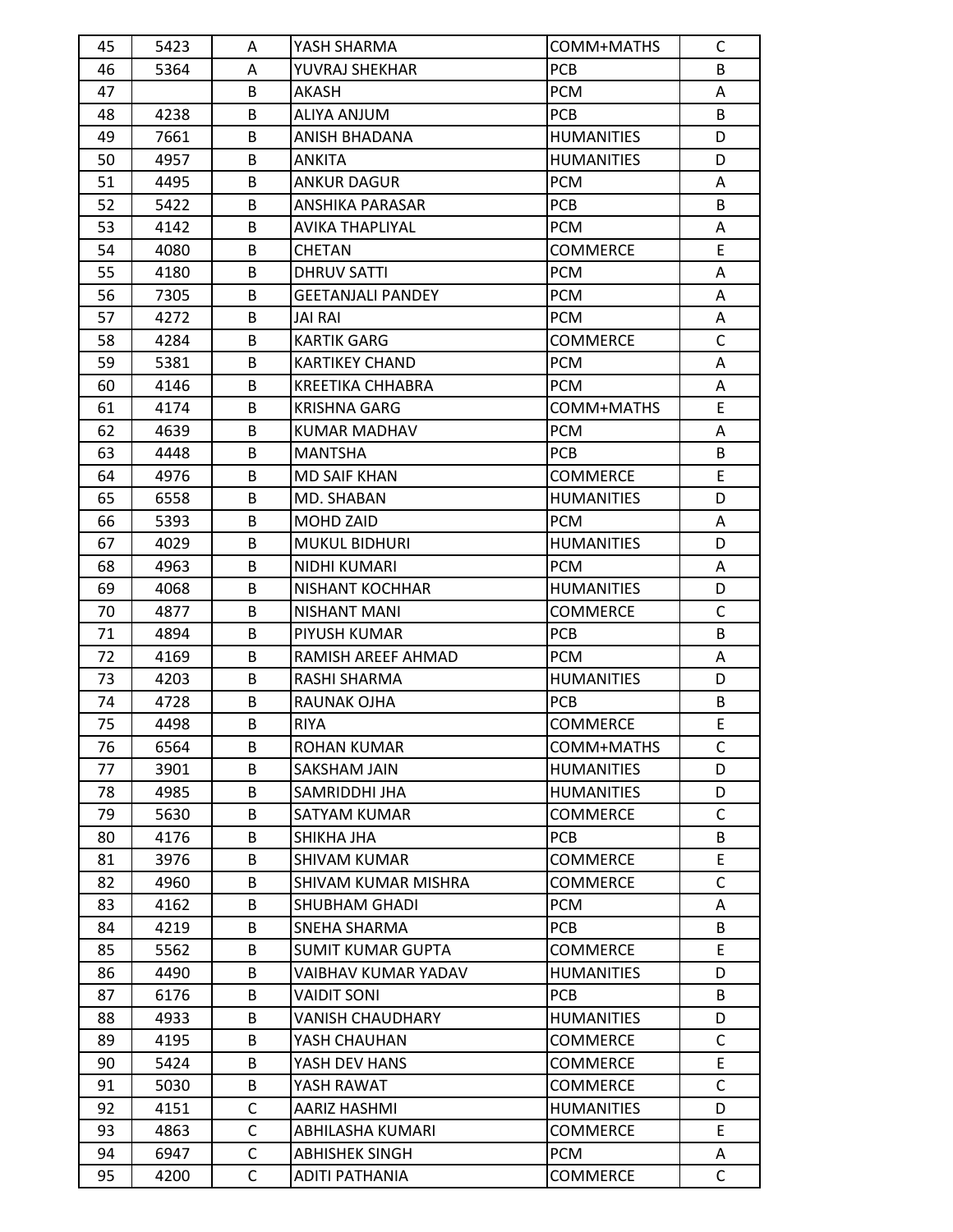| 96  | 4210 | C            | <b>ADITI ROY</b>          | <b>HUMANITIES</b> | D            |
|-----|------|--------------|---------------------------|-------------------|--------------|
| 97  | 4182 | C            | ADITYA SINGH TOMER        | <b>HUMANITIES</b> | D            |
| 98  | 5043 | C            | <b>AKASH</b>              |                   |              |
| 99  | 6246 | $\mathsf{C}$ | AKASH GUPTA               | COMMERCE          | E.           |
| 100 | 4294 | C            | AMAN SHARMA               | <b>HUMANITIES</b> | D            |
| 101 | 4299 | C            | AMIT YADAV                | COMMERCE          | $\mathsf{C}$ |
| 102 | 4205 | $\mathsf{C}$ | AMRITA PRIYADARSHANI      | <b>PCB</b>        | B            |
| 103 | 4245 | C            | <b>ANKUR KUMAR</b>        | <b>PCB</b>        | B            |
| 104 | 5597 | C            | ANUJ GOYAL                | <b>HUMANITIES</b> | D            |
| 105 | 5011 | C            | AYUSH AZAD                | COMMERCE          | E.           |
| 106 | 6563 | $\mathsf{C}$ | <b>BHUMI</b>              | <b>HUMANITIES</b> | D            |
| 107 | 5935 | C            | <b>BHUMIKA KUMARI</b>     | <b>HUMANITIES</b> | D            |
| 108 | 7321 | C            | <b>DISHA SINGH</b>        | <b>COMMERCE</b>   | $\mathsf{C}$ |
| 109 | 5957 | $\mathsf{C}$ | <b>ISHIKA CHAUHAN</b>     | <b>HUMANITIES</b> | D            |
| 110 | 4045 | $\mathsf{C}$ | KANISHK KUMAR             | <b>HUMANITIES</b> | D            |
| 111 | 5353 | C            | <b>MAHVISH NAAZ SAIFI</b> | <b>HUMANITIES</b> | D            |
| 112 | 6289 | C            | MALEEHA SAJJAD            | <b>PCB</b>        | B            |
| 113 | 4904 | C            | MANAV JOSHI               | <b>PCM</b>        | A            |
| 114 | 7320 | C            | <b>MANISHA KUMARI</b>     | <b>HUMANITIES</b> | D            |
| 115 | 4669 | $\mathsf{C}$ | <b>MAYANK CHAUHAN</b>     | <b>COMMERCE</b>   | E            |
| 116 | 5016 | $\mathsf{C}$ | MOHAMMAD ZAFARYAAB        | COMMERCE          | $\mathsf{C}$ |
| 117 | 4494 | C            | NAMRATA TIWARI            | <b>PCM</b>        | A            |
| 118 | 4199 | $\mathsf{C}$ | NITIKA MUDILA             | <b>HUMANITIES</b> | D            |
| 119 | 5040 | С            | NITISHA BIDHURI           | COMMERCE          | E.           |
| 120 | 4154 | C            | PARICHITA SHARMA          | <b>PCM</b>        | A            |
| 121 | 4265 | C            | PIYUSH MISHRA             | <b>PCB</b>        | B            |
| 122 | 4269 | C            | PRACHI CHOUDHARY          | <b>PCM</b>        | A            |
| 123 | 4994 | $\mathsf{C}$ | PRAGATI DHAKREY           | <b>HUMANITIES</b> | D            |
| 124 | 7699 | C            | RAHAT PARVEEN             | PCB               | B            |
| 125 | 4184 | C            | SAKSHAM SHARMA            | <b>PCM</b>        | A            |
| 126 | 4880 | C            | <b>SUMIT BHADOURIYA</b>   | <b>COMMERCE</b>   | $\mathsf C$  |
| 127 | 7395 | C            | <b>SUMIT BURMAN</b>       | <b>COMMERCE</b>   | E            |
| 128 | 4280 | C            | SYED SHADAAN RAHMAN       | COMMERCE          | C            |
| 129 | 7725 | C            | <b>TUSHAR GUPTA</b>       | <b>PCB</b>        | B            |
| 130 | 4480 | $\mathsf C$  | VEDANSH                   | <b>PCB</b>        | B            |
| 131 | 4989 | C            | <b>VIVANK JAIN</b>        | <b>COMMERCE</b>   | C            |
| 132 | 4289 | C            | YASH BIDHURI              | <b>HUMANITIES</b> | D            |
| 133 | 4956 | C            | YASH GARG                 | <b>PCB</b>        | B            |
| 134 | 4489 | D            | <b>ADARSH SINGH</b>       | <b>PCB</b>        | B            |
| 135 | 4970 | D            | ADITI KUMARI              | <b>PCB</b>        | B            |
| 136 | 5024 | D            | ADIVA SIDDIQUI            | <b>HUMANITIES</b> | D            |
| 137 | 4173 | D            | AMANA FAROOQUE            | COMMERCE          | E            |
| 138 | 4260 | D            | ANJALI SHARMA             | <b>COMMERCE</b>   | $\mathsf C$  |
| 139 | 6608 | D            | <b>ANKITA MEENA</b>       | <b>HUMANITIES</b> | D            |
| 140 | 6963 | D            | <b>ARYAN MISHRA</b>       | HUMANITIES        | D            |
| 141 | 4222 | D            | <b>ASHUTOSH SHUKLA</b>    | <b>HUMANITIES</b> | D            |
| 142 | 4179 | D            | AYAN AHMED KHAN           | COMMERCE          | E            |
| 143 | 4885 | D            | AASHISH SAHOO             | <b>COMMERCE</b>   | $\mathsf C$  |
| 144 | 4267 | D            | <b>BHAGIRATH</b>          | <b>PCM</b>        | A            |
| 145 | 7346 | D            | <b>BHUMI BIDHURI</b>      | HUMANITIES        | D            |
| 146 | 6217 | D            | DEEPANSHU SINGH           | <b>HUMANITIES</b> | D            |
|     |      |              |                           |                   |              |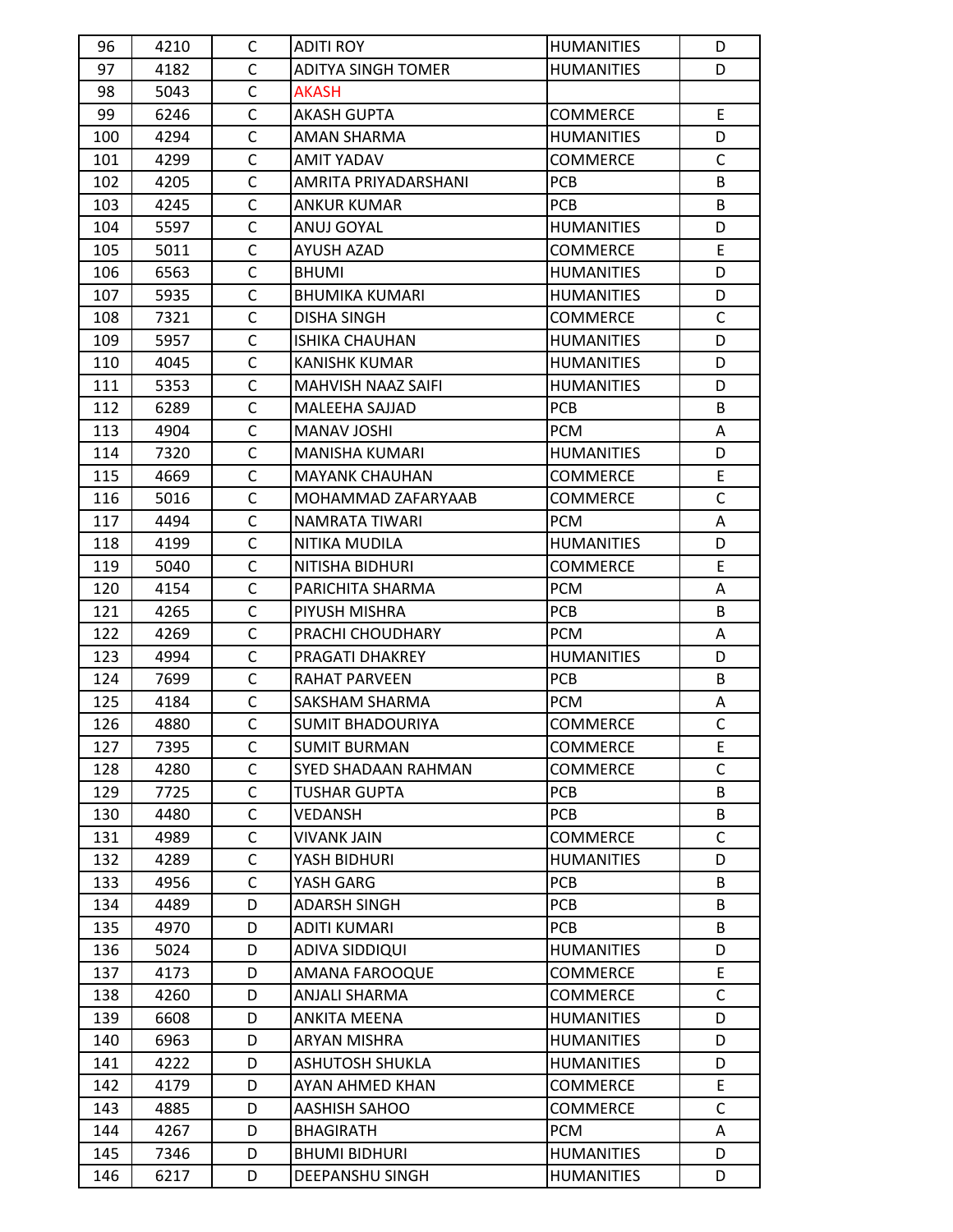| 147 | 6213 | D | DIKSHITA BISWAS        | <b>HUMANITIES</b> | D            |
|-----|------|---|------------------------|-------------------|--------------|
| 148 | 5274 | D | DIVYANSH KUMAR         | <b>HUMANITIES</b> | D            |
| 149 | 6590 | D | <b>HARSHIT KAUSHIK</b> | <b>PCB</b>        | B            |
| 150 | 5431 | D | <b>HARSHITA BABBAR</b> | COMMERCE          | E            |
| 151 | 4239 | D | HIMANSHU KUMAR         | <b>HUMANITIES</b> | D            |
| 152 | 7317 | D | IQRA RAZA              | <b>PCB</b>        | B            |
| 153 | 4259 | D | <b>JANVI MANGLA</b>    | <b>HUMANITIES</b> | D            |
| 154 | 5993 | D | <b>KASHISH</b>         | <b>COMMERCE</b>   | C            |
| 155 | 5594 | D | KAVI RANA              | COMMERCE          | E            |
| 156 | 5964 | D | KHUSHI JHA             | <b>HUMANITIES</b> | D            |
| 157 | 4220 | D | KIRTI MISHRA           | <b>PCB</b>        | B            |
| 158 | 4993 | D | KONIKA RAY             | <b>HUMANITIES</b> | D            |
| 159 | 5582 | D | <b>LAVI KUMARI</b>     | <b>PCB</b>        | B            |
| 160 | 4256 | D | <b>MADHUR PRATAP</b>   | <b>COMMERCE</b>   | $\mathsf{C}$ |
| 161 | 4465 | D | MANAV                  | <b>PCM</b>        | A            |
| 162 | 6561 | D | <b>MOHD HAYYAT</b>     | <b>PCB</b>        | B            |
| 163 | 4959 | D | NAVYA BISHT            | <b>COMMERCE</b>   | E            |
| 164 | 6890 | D | PARAS SHARMA           | <b>PCM</b>        | A            |
| 165 | 6559 | D | PRATHNA BIDHURI        | <b>COMMERCE</b>   | $\mathsf{C}$ |
| 166 | 7688 | D | PULKIT CHOUDHARY       | <b>HUMANITIES</b> | D            |
| 167 | 4234 | D | RIDA FATIMA            | <b>HUMANITIES</b> | D            |
| 168 | 4190 | D | RUDRA RAWAT            | <b>COMMERCE</b>   | E.           |
| 169 | 4201 | D | SAAD AHMED             | <b>COMMERCE</b>   | $\mathsf{C}$ |
| 170 | 4163 | D | SHIVANI KUMARI         | COMMERCE          | E            |
| 171 | 5604 | D | SHRIJANGI JHA          | <b>COMMERCE</b>   | $\mathsf{C}$ |
| 172 | 4666 | D | SNEHA SONI             | <b>HUMANITIES</b> | D            |
| 173 | 5097 | D | SUBHRANSHU MOHAPATRA   | <b>COMMERCE</b>   | E            |
| 174 | 4574 | D | SUMIT KUMAR LAL        | <b>HUMANITIES</b> | D            |
| 175 | 4144 | D | SYED HUSAIN AKHTAR     | <b>COMMERCE</b>   | $\mathsf{C}$ |
| 176 | 4668 | D | UJJWAL MINZ            | <b>COMMERCE</b>   | E            |
| 177 | 4497 | D | <b>VAIBHAV SARAN</b>   | <b>COMMERCE</b>   | C            |
| 178 | 5019 | D | VANDANA KUMARI         | <b>PCM</b>        | A            |
| 179 | 4979 | E | <b>ALI KHAN</b>        | <b>PCM</b>        | A            |
| 180 | 4250 | E | <b>ANKIT KUMAR</b>     | <b>HUMANITIES</b> | D            |
| 181 | 4279 | E | <b>ARYAN SHARMA</b>    | <b>PCM</b>        | A            |
| 182 | 4975 | E | ATHARV SHRIVASTAVA     | <b>PCM</b>        | A            |
| 183 | 4499 | E | <b>BHAVYA BANSAL</b>   | COMMERCE          | E            |
| 184 | 5326 | E | <b>BHUMI REXWAL</b>    | COMMERCE          | C            |
| 185 | 5605 | E | <b>CHARU KAUSHIK</b>   | <b>HUMANITIES</b> | D            |
| 186 | 5077 | E | DARAKHSHA              | COMMERCE          | E            |
| 187 | 5108 | E | DEEPAK KUMAR           | <b>HUMANITIES</b> | D            |
| 188 | 5564 | E | DEV BHARDWAJ           | <b>COMMERCE</b>   | $\mathsf{C}$ |
| 189 | 5000 | E | DEVANSHU SHARMA        | <b>COMMERCE</b>   | E            |
| 190 | 4155 | E | DHRUV TANWAR           | <b>PCM</b>        | A            |
| 191 | 4605 | E | DISHA TRIPATHI         | <b>COMMERCE</b>   | $\mathsf{C}$ |
| 192 | 5052 | E | <b>FARHAN AKHTAR</b>   | <b>PCM</b>        | A            |
| 193 | 4159 | E | <b>FATIMA SAMI</b>     | <b>HUMANITIES</b> | D            |
| 194 | 6976 | E | <b>GULSHAB</b>         | <b>COMMERCE</b>   | E.           |
| 195 | 4124 | E | HARSH JHAKADA          | <b>HUMANITIES</b> | D            |
| 196 | 4288 | E | HARSH RATHOR           | <b>HUMANITIES</b> | D            |
|     |      | E |                        |                   |              |
| 197 | 4271 |   | <b>HASSAN JAFRI</b>    | <b>COMMERCE</b>   | $\mathsf{C}$ |